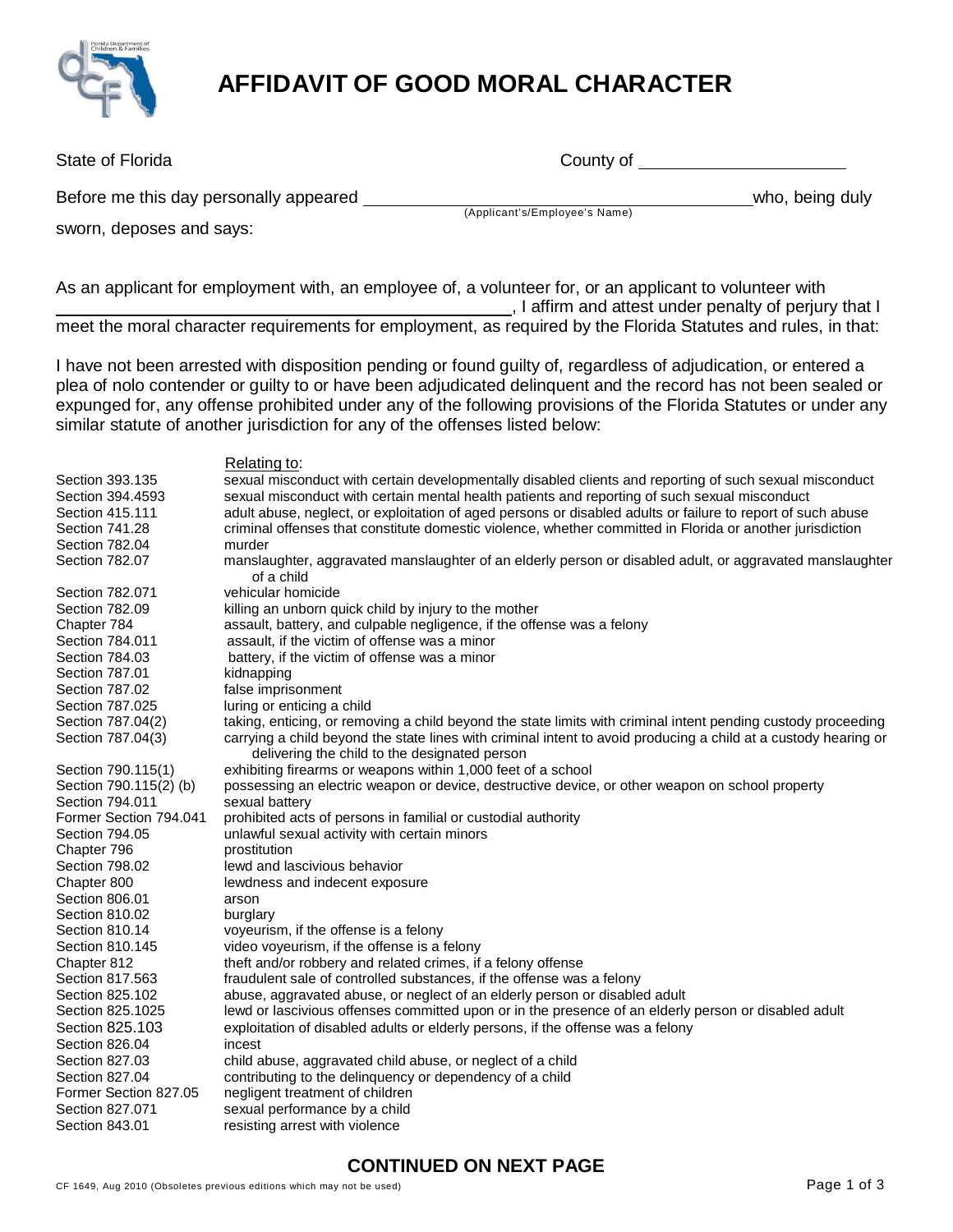| Section 843,025   | depriving a law enforcement, correctional, or correctional probation officer means of protection or<br>communication             |
|-------------------|----------------------------------------------------------------------------------------------------------------------------------|
| Section 843.12    | aiding in an escape                                                                                                              |
| Section 843.13    | aiding in the escape of juvenile inmates in correctional institution                                                             |
| Chapter 847       | obscene literature                                                                                                               |
| Section 874.05(1) | encouraging or recruiting another to join a criminal gang                                                                        |
| Chapter 893       | drug abuse prevention and control only if the offense was a felony or if any other person involved in the<br>offense was a minor |
| Section 916, 1075 | sexual misconduct with certain forensic clients and reporting of such sexual conduct                                             |
| Section 944.35(3) | inflicting cruel or inhuman treatment on an inmate resulting in great bodily harm                                                |
| Section 944.40    | escape                                                                                                                           |
| Section 944.46    | harboring, concealing, or aiding an escaped prisoner                                                                             |
| Section 944.47    | introduction of contraband into a correctional facility                                                                          |
| Section 985,701   | sexual misconduct in juvenile justice programs                                                                                   |
| Section 985.711   | contraband introduced into detention facilities                                                                                  |

#### THE FOLLOWING APPLIES ONLY TO THOSE APPLICANTS FOR MENTAL HEALTH POSITIONS

In addition to the Chapter 435, F.S., listed offenses, the following offenses are also applicable for "Mental Health Personnel" screened pursuant to section 394.4572, F.S., defined as program directors, professional clinicians, staff members, or volunteers working in a public or private mental health program or facility who have direct contact with individuals held for examination or admitted for mental health treatment. **The additional offenses apply only to "Mental Health Personnel" as determined pursuant to Section 408.809, F.S. as listed below:**

|                     | Relating to:                                                                                                                                                                                                                                 |
|---------------------|----------------------------------------------------------------------------------------------------------------------------------------------------------------------------------------------------------------------------------------------|
| Chapter 408         | felony offenses contained in Chapter 408                                                                                                                                                                                                     |
| Section 408.8065(3) | offers service or skilled service without valid license when licensure is required, or knowingly files a false or<br>misleading license or license renewal application, or submits false or misleading information related to<br>application |
| Section 409.920     | Medicaid provider fraud                                                                                                                                                                                                                      |
| Section 409.9201    | Medicaid fraud                                                                                                                                                                                                                               |
| Section 817,034     | fraudulent acts through mail, wire, radio, electromagnetic, photoelectronic, or photooptical systems                                                                                                                                         |
| Section 817,234     | false and fraudulent insurance claims                                                                                                                                                                                                        |
| Section 817,505     | patient brokering                                                                                                                                                                                                                            |
| Section 817,568     | criminal use of personal identification information                                                                                                                                                                                          |
| Section 817.60      | obtaining a credit card through fraudulent means                                                                                                                                                                                             |
| Section 817.61      | fraudulent use of credit cards, if the offense was a felony                                                                                                                                                                                  |
| Section 831.01      | forgery                                                                                                                                                                                                                                      |
| Section 831.02      | uttering forged instruments                                                                                                                                                                                                                  |
| Section 831.07      | forging bank bills, checks, drafts or promissory notes                                                                                                                                                                                       |
| Section 831.09      | uttering forged bank bills, checks, drafts, or promissory notes                                                                                                                                                                              |
| Section 831.30      | fraud in obtaining medicinal drugs                                                                                                                                                                                                           |
| Section 831.31      | the sale, manufacture, delivery, or possession with the intent to sell, manufacture, deliver any counterfeit<br>controlled substance, if the offense was a felony.                                                                           |

I also affirm that I have not been designated as a sexual predator pursuant to s. 775.21; a career offender pursuant to s. 775.261; or a sexual offender pursuant to s. 943.0435, unless the requirement to register as a sexual offender has been removed pursuant to s. 943.04354.

I understand that I must acknowledge the existence of any applicable criminal record relating to the above lists of offenses including those under any similar statute of another jurisdiction, regardless of whether or not those records have been sealed or expunged. Further, I understand that, while employed or volunteering at in any position that requires background

screening as a condition of employment, I must immediately notify my supervisor/employer of any arrest and any changes in my criminal record involving any of the above listed provisions of Florida Statutes or similar statutes of another jurisdiction whether a misdemeanor or felony. This notice must be made within one business day of such arrest or charge. Failure to do so could be grounds for termination.

### **CONTINUED ON NEXT PAGE**